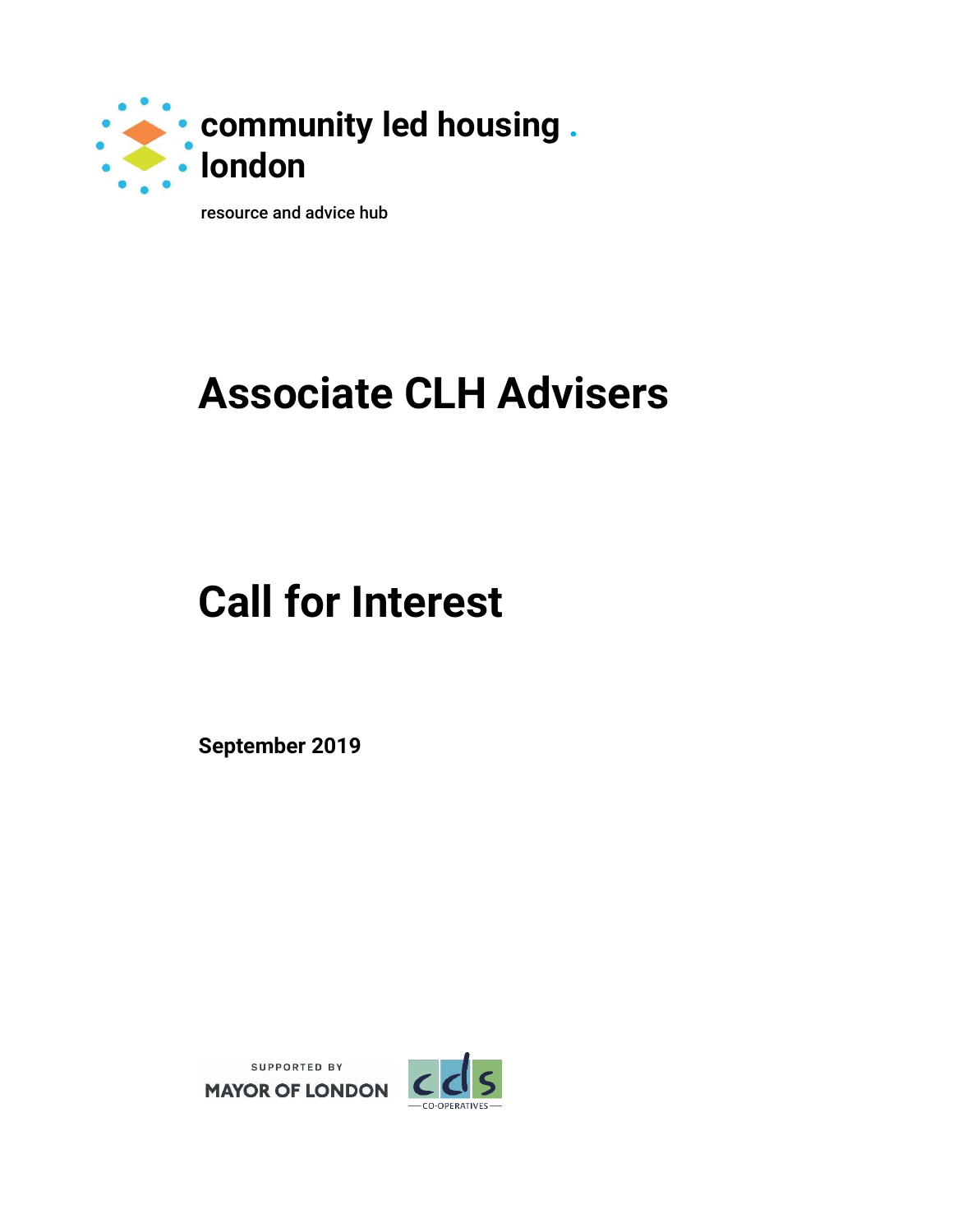# **1. Introduction to Community Led Housing London**

When communities and future residents are at the centre of housing development and management, their creativity and inherent interest in long term value helps achieve more successful places for us all.

Community-led housing shares the following principles:

- 1. *A requirement that meaningful community engagement and consent occurs throughout the process. The community does not necessarily have to initiate and manage the development process, or build the homes themselves, though many do.*
- 2. *The local community group or organisation owns, manages or stewards the homes and in a manner of their choosing.*
- 3. *A requirement that the benefits to the local area and/or specified community must be clearly defined and legally protected in perpetuity.*

[The CLH definition](https://www.communityledhousing.london/wp-content/uploads/2019/09/CLH-definition-interpretation.pdf) covers a range of approaches including housing co-operatives, community land trusts (CLTs), and cohousing. A determined and enthusiastic group of people is as important as any theoretical model.

**CLH London** is supported by the [Mayor of London,](https://www.london.gov.uk/what-we-do/housing-and-land/increasing-housing-supply/community-led-housing) to provide funding and advice. We are hosted by [CDS Co-operatives,](https://cds.coop/) and our advisory group also includes: the [National CLT Network,](http://www.communitylandtrusts.org.uk/)  the [Confederation of Co-operative Housing,](http://www.cch.coop/) and [UK Cohousing.](https://cohousing.org.uk/)

We aim to boost community led housing in London by providing community groups and organisations with information and advice, capacity building, and technical support. We also help boroughs and others to create opportunities for community led housing, and work with funders and professionals to create the right environment for the sector to thrive.

# **2. Community Led Housing Associate Advisers**

We are looking for consultants to join a team of Associate Community Led Housing Advisers.

Advisers should help to address the difficulty many community-led housing groups and organisations face in accessing high quality specialist advice. This is not only due to limited funds, but also due to a limited knowledge of what to ask for and who can help, particularly at the early stages of a community groups' development. Sometimes invaluable input can be provided in a short session or piece of work, saving months of frustration for a community group. The team may also be asked to advise other stakeholders in creating opportunities for community-led housing.

Being a CLH Adviser is an incredibly rewarding way to spread your specialist knowledge into community led projects and allows your expertise to be applied to new situations.

Associate CLH Advisers are encouraged to act as part of the CLH London team, exchanging experience, contacts, and support. The hub will invite to make this easier, and Advisers will be welcome to use the physical offices of the hub, as a coworking environment, if they wish.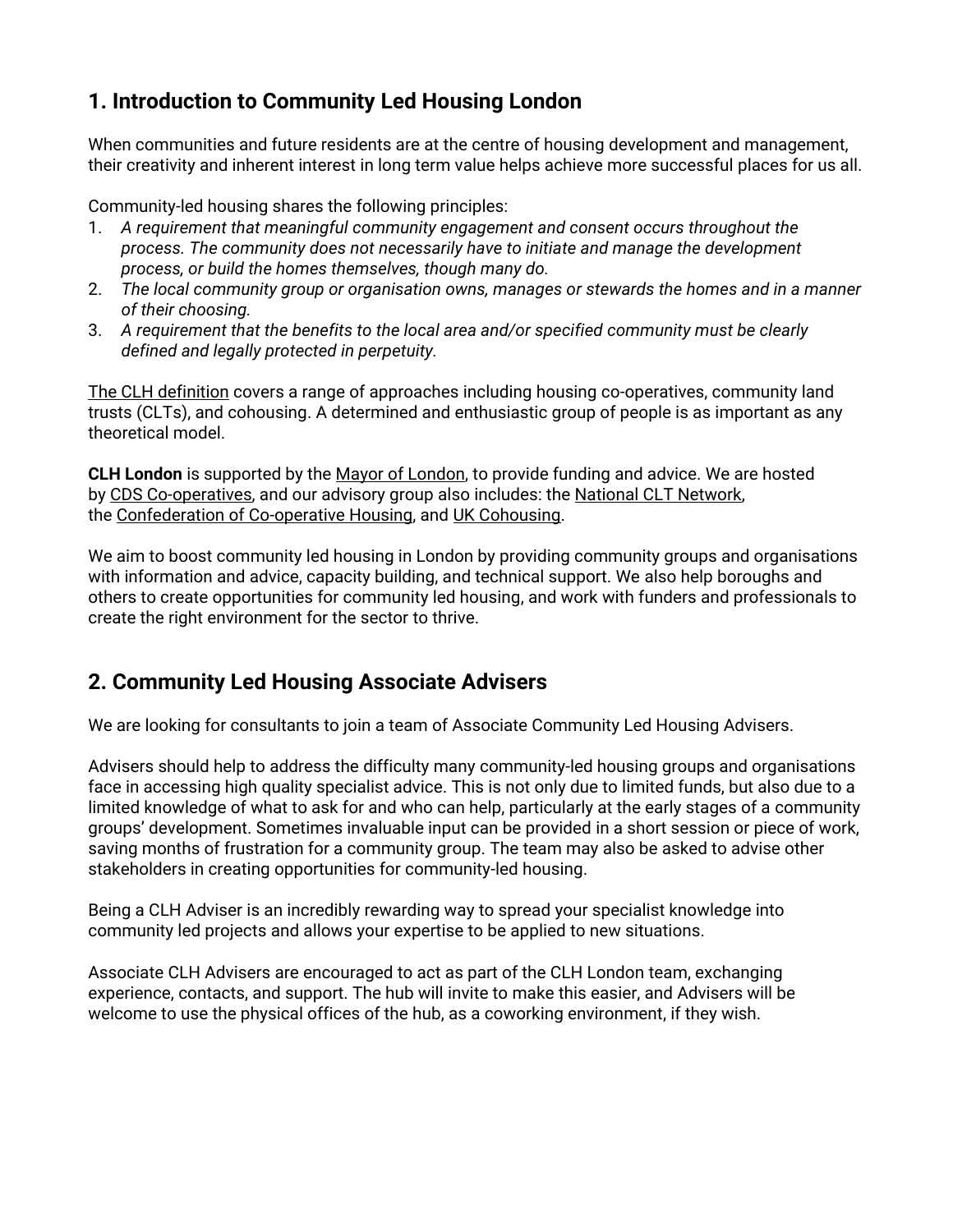# **3. What Community Led Housing Advisers will do**

The Advisers need to have a very particular combination of skills and knowledge. They should:

- i) Have the personal skills to guide, mentor, and support groups and schemes, giving them space to make their own decisions, rather than acting as a project manager or lecturer.
- ii) Understand various community-led housing models including Cohousing, Community Land Trusts, mutual and non-mutual Cooperatives (including Mutual Home Ownership Societies), Tenant Management Organisations, Self-help, etc. and how these can overlap, in order to encourage groups to think openly about the right models for their objectives and ambition.
- iii) Have a broad knowledge of housing development, delivery and management, to pass on skills and knowledge required to access the professional support needed to take an idea through the planning and development process.

The most effective Advisers are those who can quickly understand a groups' issues, and the issues of a given context, and then provide specific guidance related to their broad specialist insight or knowledge. This may take the form of discussions at key meetings or facilitating conversations between stakeholders. More specifically, the Advisers are likely to be called upon to:

- Help identify and clarify group objectives, purpose and common values
- Help establish good governance and democratic procedures with clear roles and responsibilities
- Support the shaping of strategy and routes appropriate to the groups' objectives, 'sense checking' the approach and scope or ambition.
- Support groups to understand the regulatory environment in which they operate, including procurement, best consideration and State Aid regulations.
- Explain the legal constitution & incorporation for different CLH models
- Discuss ways of building membership, and community engagement where appropriate
- Discuss development options (tenure, partnerships with RPs and private developers, costs, risks)
- Help define timescales for the group to be working to; suggest key documents, organisational tools and processes;
- Support groups to identify, access and leverage opportunities and resources;
- Act alongside the group, making introductions and building relationships as required
- Help identify funding and fundraising opportunities appropriate to the scope and scale of the group;
- Explain and signpost relevant development financing options; support investment readiness;
- Provide an overview of construction methods and contract management options
- Provide an overview of housing management issues, and mortgage-ability issues
- Advise on briefs for further/detailed work

Advisers will **not** be expected to carry out substantial work for the group, such as business planning, development appraisals, site due diligence or capacity studies, or provide formal professional legal advice or financial advice (particularly as these are regulated).

We offer separate [funding](https://www.communityledhousing.london/support/) for groups to access other relevant consultants such as solicitors, surveyors, architects, and financial advisors etc. This involves incorporated groups being offered repayable grants to commission such professionals themselves, although they may need CLH Adviser time to help with this. CLH Advisers are expected maintain a separation between the Adviser role and any potential consultancy work, to avoid conflicts of interest, or be open about potential conflicts.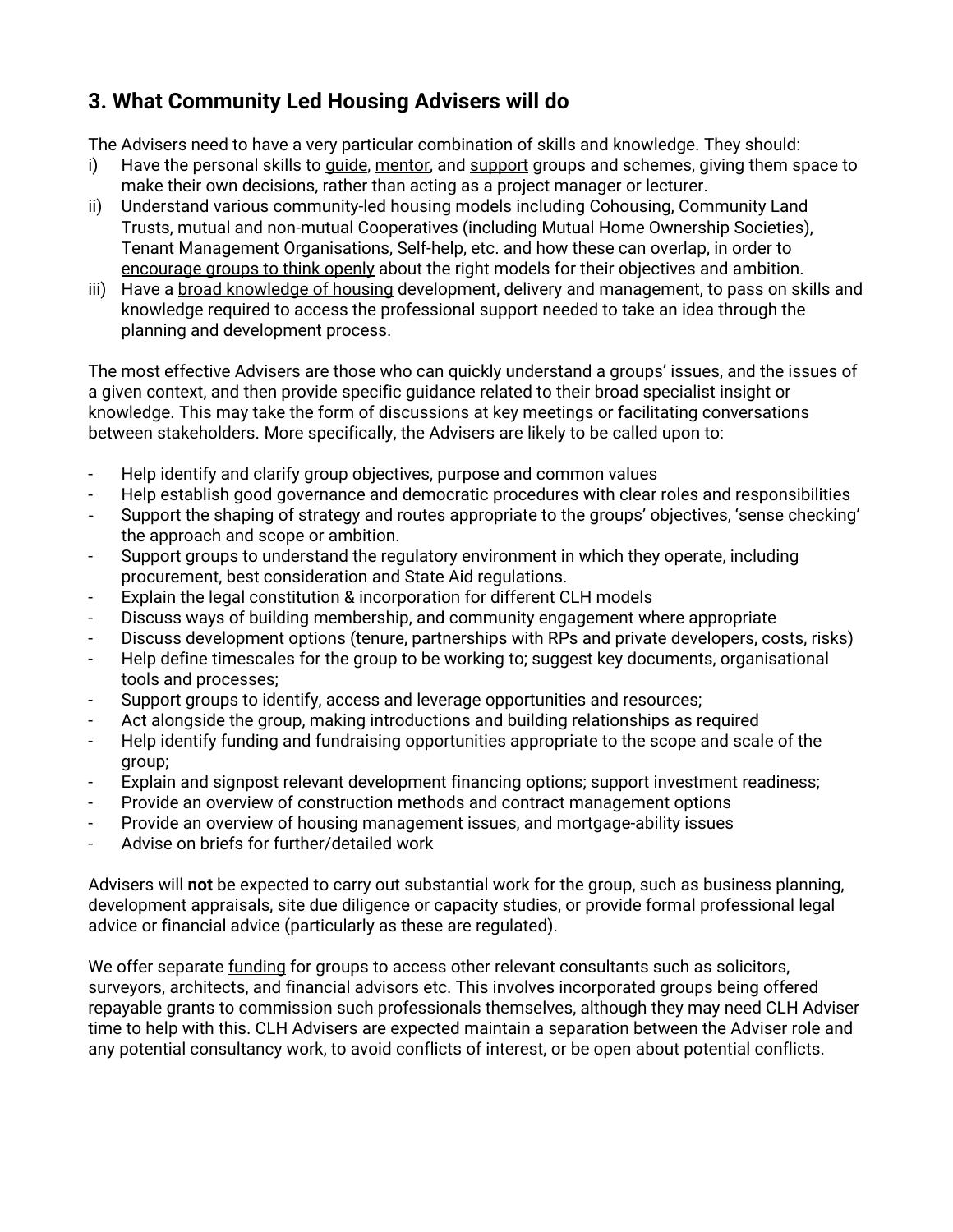# **4. How the Associate CLH Advisers and their Assignments will work**

All Adviser sessions and assignments will be coordinated and approved by CLH London. The table below sets out the kind of support that can be offered through CLH London, either directly or through Associate CLH Advisers. Some groups will be further progressed, and the stages identified above will not always run in a neat sequence.

| <b>Initial Enquiry / Application</b>                                                                                                                                                                                                                                        | "Site Stage" Funding Application                                                                                                                                                                                                                     | "Plan Stage" GLA Revenue                                                                                                                                                                                                         |
|-----------------------------------------------------------------------------------------------------------------------------------------------------------------------------------------------------------------------------------------------------------------------------|------------------------------------------------------------------------------------------------------------------------------------------------------------------------------------------------------------------------------------------------------|----------------------------------------------------------------------------------------------------------------------------------------------------------------------------------------------------------------------------------|
|                                                                                                                                                                                                                                                                             |                                                                                                                                                                                                                                                      | application                                                                                                                                                                                                                      |
| <b>CLH London</b> will meet the group to<br>assess their needs, provide basic<br>initial advice, and coordinate input<br>from Associate Advisers as needed.<br>This will typically be following and<br>application and for an allocated<br>number of half-days per quarter. | <b>CLH London and Associate Advisers</b><br>continue to be on hand to guide the<br>group (extent to be allocated quarterly<br>for each group)<br><b>Consultants</b> funded for discrete<br>pieces of work (contracted by groups<br>receiving grants) | Groups select their own consultants to<br>project manage and prepare a<br>planning application. There should be<br>a range of funding available at this<br>stage. Associate Advisers are no<br>longer paid to support the group. |
| Offered free to groups following an                                                                                                                                                                                                                                         | There is a Grant Agreement with the                                                                                                                                                                                                                  | Grants may be repayable if and when                                                                                                                                                                                              |
| assessment, paid for by CLH London<br>at a set half-day rate.                                                                                                                                                                                                               | group. Grants may be repayable if and<br>when there is a "start on site"                                                                                                                                                                             | there is a "start on site"                                                                                                                                                                                                       |

Typically, CLH London will work with groups who make an Initial Enquiry, to understand them better whilst offering advice. This will be equivalent to a negotiated application and assessment process for groups. We may invite Associate Advisers to some initial sessions. Assignments may be treated flexibly and on an ad hoc basis at these stages.

We will encourage groups to make a formal application sooner rather than later. This will allow Advisers to be formally assigned. CLH London will email each group naming Associate Advisers and briefly setting out the scope and basis of the support/guidance to be provided - in effect awarding 'paid-for Adviser time'.

Associate Advisers will be assigned to a group or project by CLH London on the following criteria:

- Availability
- Suitability to the groups' broad objectives
- Relevant skills / experience
- Existing or potential conflict of interests

Advisers will undertake some of the activity listed in section 3 above. Generally, assignments should be a collaborative active engagement with the community group. Occasionally similar equivalent guidance may be required for a public-sector organisation or other stakeholder seeking to initiate or learn from a CLH project.

CLH Advisers will have a rolling contract with CLH London (CDS Co-operatives Ltd for contractual purposes). However CLH Advisers should treat the group as the 'client' for each assignment, with CLH London invited to meetings, copied into emails, kept up to date with project details and development, as well as time spent with a group.

Our website and grant agreements include a Group Responsibility clause<sup>1</sup>, which should make clear the nature of the advice, however CLH Advisers may wish to maintain their own appropriate professional indemnity insurance.

 $1$  The CLH Group must appreciate that, while our team and Associate Advisers have wide experience, they are not acting as a surveyor, solicitor, financial adviser, land agent, accountant, architect etc. Where appropriate we can help the group find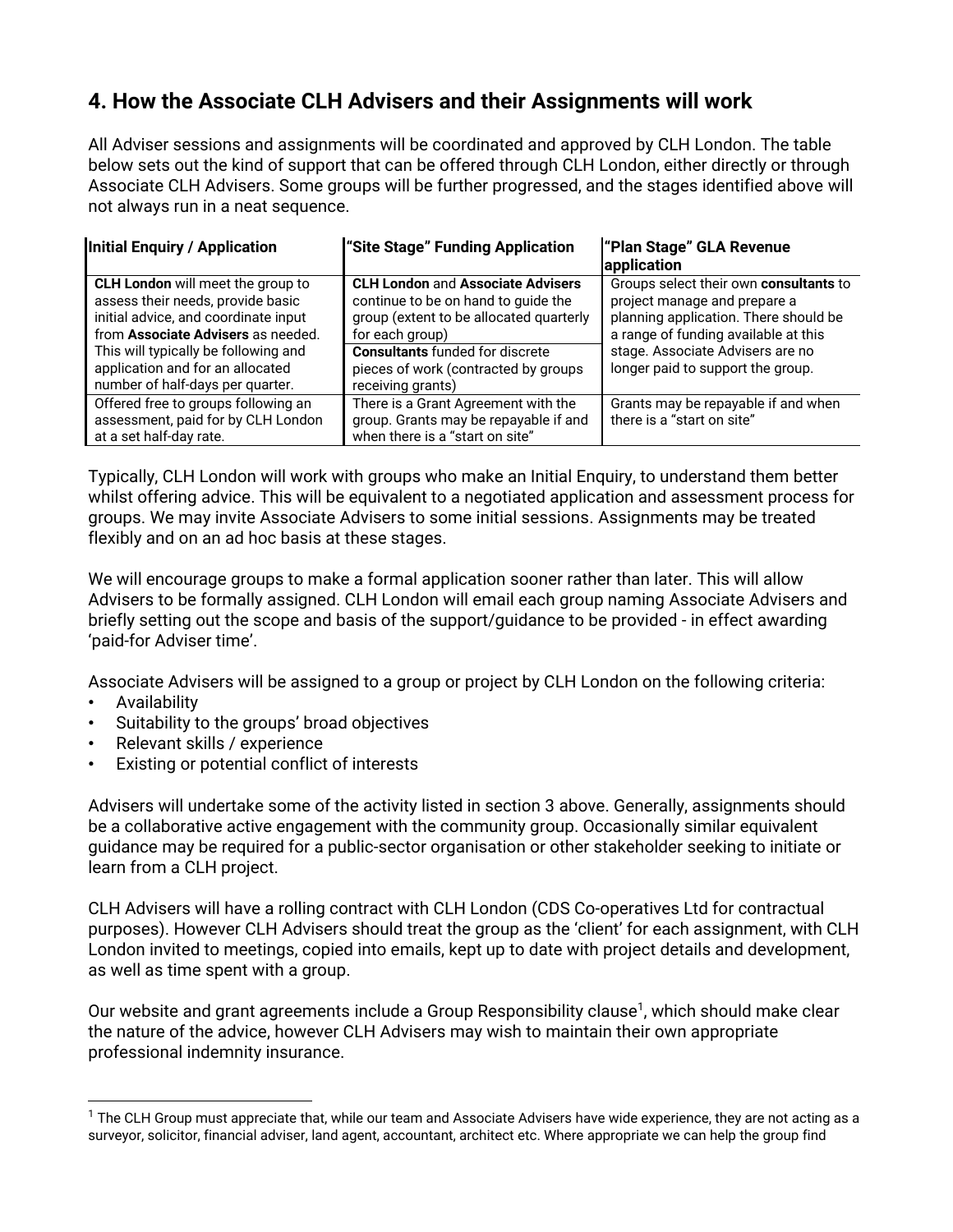Normally CLH Advisers will be assigned to work with a group for a predefined time allocation. This will be measured in half-days. A typical half-day "session" may include preparation, a face to face meeting, follow-up points, contacts, emails or phone calls. There is a standard rate of £250 per half-day including VAT and expenses, for Associate CLH Advisers.

There may be lower demand for certain Advisers, and CLH London cannot guarantee a steady stream of assignments.

Associate Adviser appointments may be made on a rolling basis. Appointments will be reviewed by CLH London annually.

#### **Accreditation for CLH Advisers**

We know that very few consultants will have all the skills outlined in section 3. Even where a consultant has some experience of working with one or two community groups, these may not be transferable or useful for others.

Community Led Homes (the national membership bodies) have developed a [training and accreditation](https://www.communityledhomes.org.uk/advisers)  [programme,](https://www.communityledhomes.org.uk/advisers) to ensure CLH Advisers are delivering a consistent and non-prescriptive outline of the options available to groups.

Associate Advisers would be expected to pursue accreditation. Although this may not always be in place for practical or economic reasons. This will be taken into consideration as we coordinate assignments.

relevant professionals, but the group acknowledges that they will be wholly responsible for ensuring that all relevant and independent advice is obtained, and all necessary contractual obligations are in place.